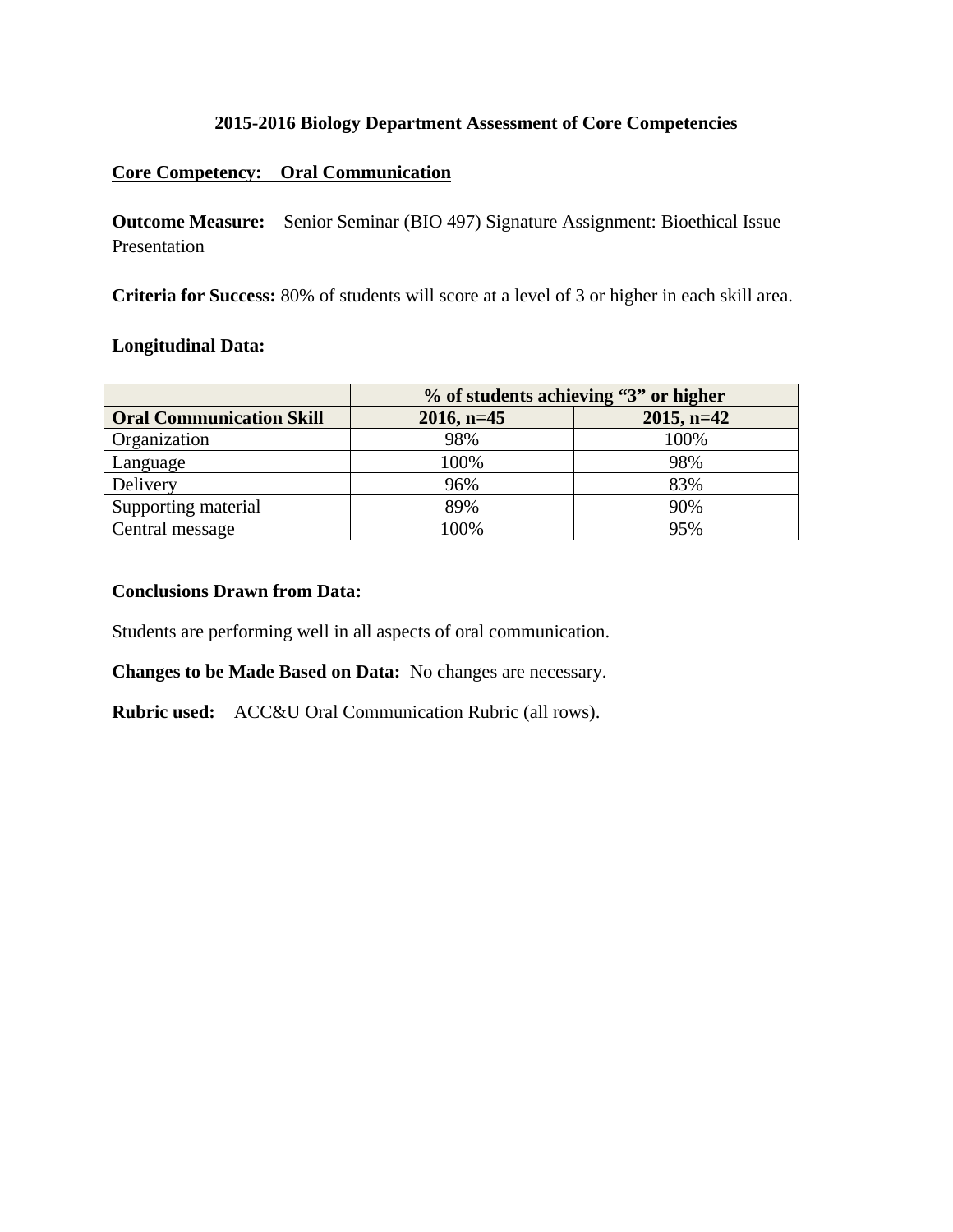## **Core Competency: Information Literacy**

**Outcome Measure:** Senior Seminar (BIO 497) Signature Assignment: Science/Faith position paper

**Criteria for Success:** 80% of students will score at a level of 3 or higher on the rubric.

**Longitudinal Data:** A random sample of 21 students was selected in 2016 and 100% scored 3 or higher using the information literacy rubric (**criteria met**).

**Conclusions Drawn from Data:** The Biology Department majors are performing well for information literacy. We plan to assess all of our majors for this criterion on a yearly basis beginning next year.

**Changes to be Made Based on Data:** No changes to program.

**Rubric used:** See attached.